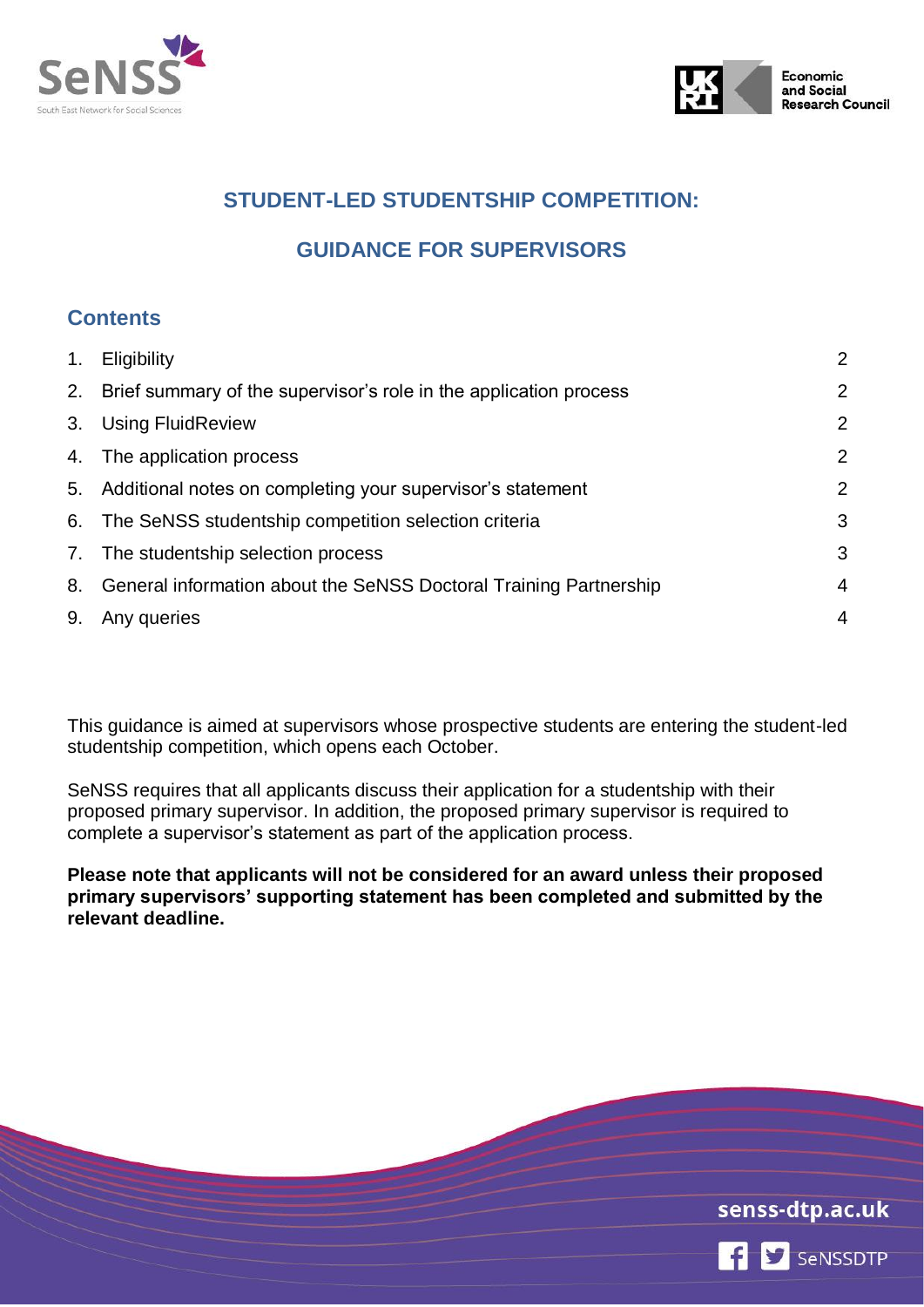# <span id="page-1-0"></span>**1. Eligibility**

To be eligible to supervisor a SeNSS-funded student, you must meet two conditions:

- Experience: either the primary or the second supervisor must be experienced, i.e. one of the supervisors must have supervised more than two students to completion.
- Supervisor training: both the primary and second supervisor must either have attended supervisor training or supervisory best practice events in the past three years, or must complete this training or attend an event within six months of the SeNSS student starting their studies.

### <span id="page-1-1"></span>**2. Brief summary of the supervisor's role in the application process**

There are three things you are asked to do:

- Talk to your applicant about whether they meet both the academic and residential eligibility for a SeNSS studentship. Please note that [UKRI has changed its residential eligibility criteria:](https://www.ukri.org/files/international-eligibility-implementation-guidance-for-tg-holders/) international applicants are now allowed to apply for fully-funded studentships across all Pathways. Please read the detailed quidance on the SeNSS website.
- If your applicant meets these criteria, provide them with outline guidance on drafting their research proposal; and,
- <span id="page-1-2"></span>• Provide a supporting statement for your applicant.

# **3. Using FluidReview**

- You will receive an automated email from FluidReview, SeNSS's online application platform, asking you to provide a supporting statement for your applicant. If you don't receive an email in your inbox, please check your junk/spam box, as it may be delivered there.
- Please click on the link provided in the email, create your FluidReview account, and fill out the "Supervisor Statement" form.
- You can save your work, exit FluidReview, and return to it as many times as you like before the application deadline. Once you are content with your statement, please submit it.

# <span id="page-1-3"></span>**4. The application process**

- If your applicant meets the eligibility criteria, they must first apply to your university for a place to study. **The deadline for doing so is 12.00 GMT on Monday 18 January 2021**.
- Next, your applicant must apply for a SeNSS studentship. **The deadline for doing so is 12.00 GMT on Monday 1 February 2021**.
- Please note that your applicant will be interviewed in respect of their application for a place at your university and their SeNSS application.

#### <span id="page-1-4"></span>**5. Additional notes on completing your supervisor's statement**

- All SeNSS students must have two supervisors: a primary supervisor, based at the same institution as the applicant, and a second supervisor. The second supervisor can be based either at the same university, or at any of the other SeNSS member institutions.
- Please provide information about any supervisor training or best practice sessions you have attended in the past three years.
- Please write a **maximum 800 word supporting statement**. In doing so, please refer to our selection criteria, outlined below, and address the following points:
	- o the quality and feasibility of your applicant's research proposal;
	- o how prepared your applicant is to conduct this research; and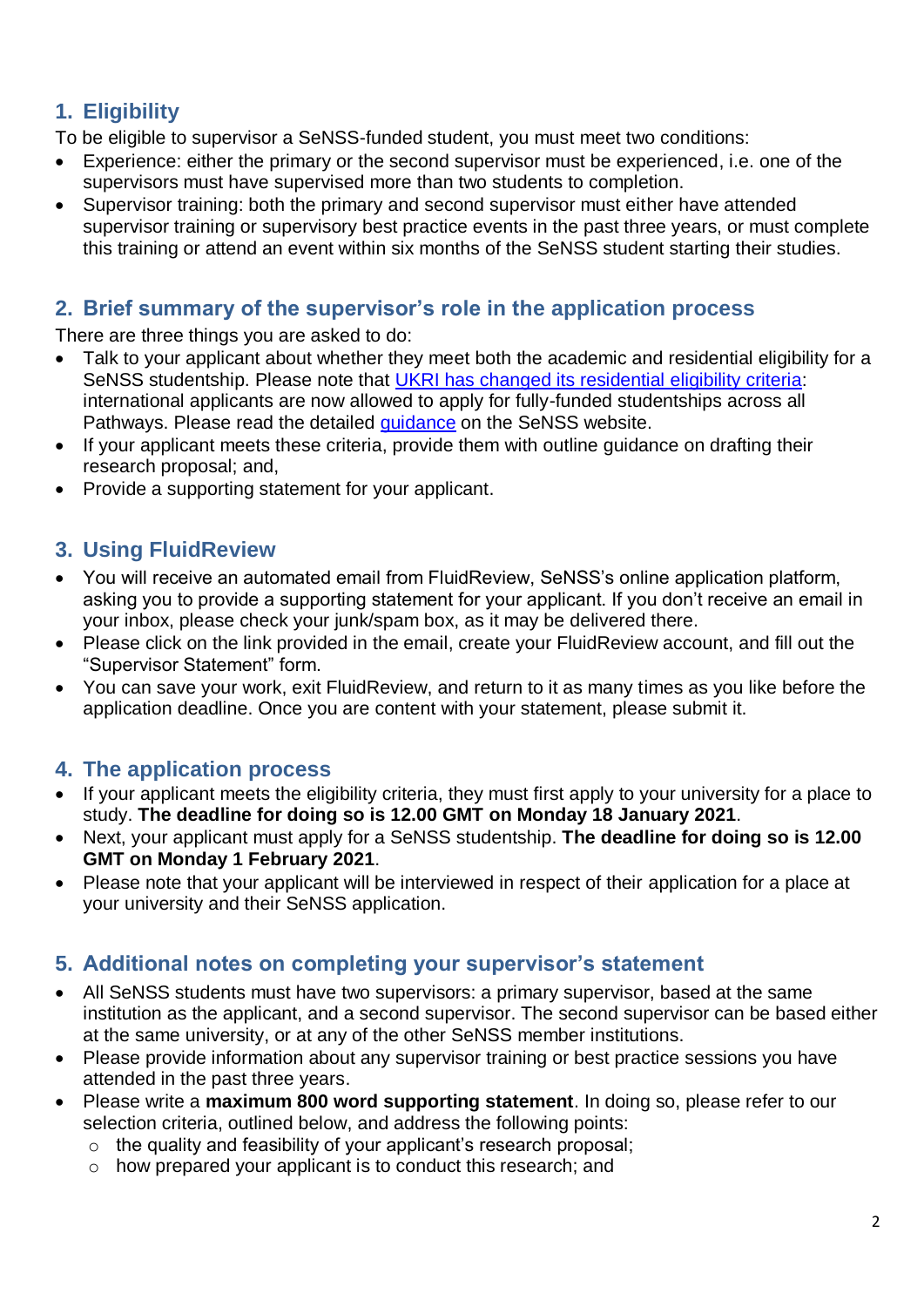o how well this research proposal "fits" in relation to your expertise, how relevant your research area is to the proposed area of study, and how your expertise and research will enhance this research project. In addressing this point, please also comment on the fit of the secondary supervisor, as well as the strengths you bring to this project as a team.

#### <span id="page-2-0"></span>**6. The SeNSS studentship competition selection criteria**

The following criteria will be used to assess applications across all pathways and degree formats.

#### **Evidence of the quality and feasibility of the proposal (40%)**

This will be based on your outline of your proposed research project, your reasons for pursuing it, and its wider significance. It will also be based on the information supplied by your proposed primary supervisor. SeNSS assessors will be looking for evidence of your ability to design and conduct a strong research project, a coherent and well thought-out research plan, a strong awareness of the place of your research within the current field, and potential impact. Reference will be made to your personal statement, as contained in your application, as well as your supervisor's supporting statement.

#### **Evidence that you are well-prepared for your proposed research and future career (40%)**

This will be based on your description of how your previous experience (academic and/or professional) has prepared you for postgraduate study and research. Reference will be made to the degree transcripts and module marks you have provided, as well as your supervisor's supporting statement.

# **Evidence of the suitability of the proposed supervision and training (20%)**

This will be based on your proposed supervisors' research areas, knowledge and expertise in relation to your proposed project, the individual roles of the proposed supervisory team, your identified training needs and suggested ways of meeting those training needs. Reference will primarily be made to the information provided by your proposed primary supervisor which should, in turn, reflect on the expertise brought to your project by your second supervisor.

**All 4-year award applications (1+3, 2+2, +4) will be assessed in a way that recognises that applicants are likely to have had less training and fewer opportunities to develop a detailed proposed research project than an applicant for a +3 studentship.**

#### <span id="page-2-1"></span>**7. The studentship selection process**

- The applications are reviewed internally by your university, which will submit three applications per pathway it is involved in to the next round of the competition.
- Applications are then considered by the disciplinary-based Pathway Groups, which nominate their best applicants to the SeNSS Management Board for awards.
- The SeNSS Management Board makes the final award decisions.
- Applicants will be told the outcome of their applications by mid-April.